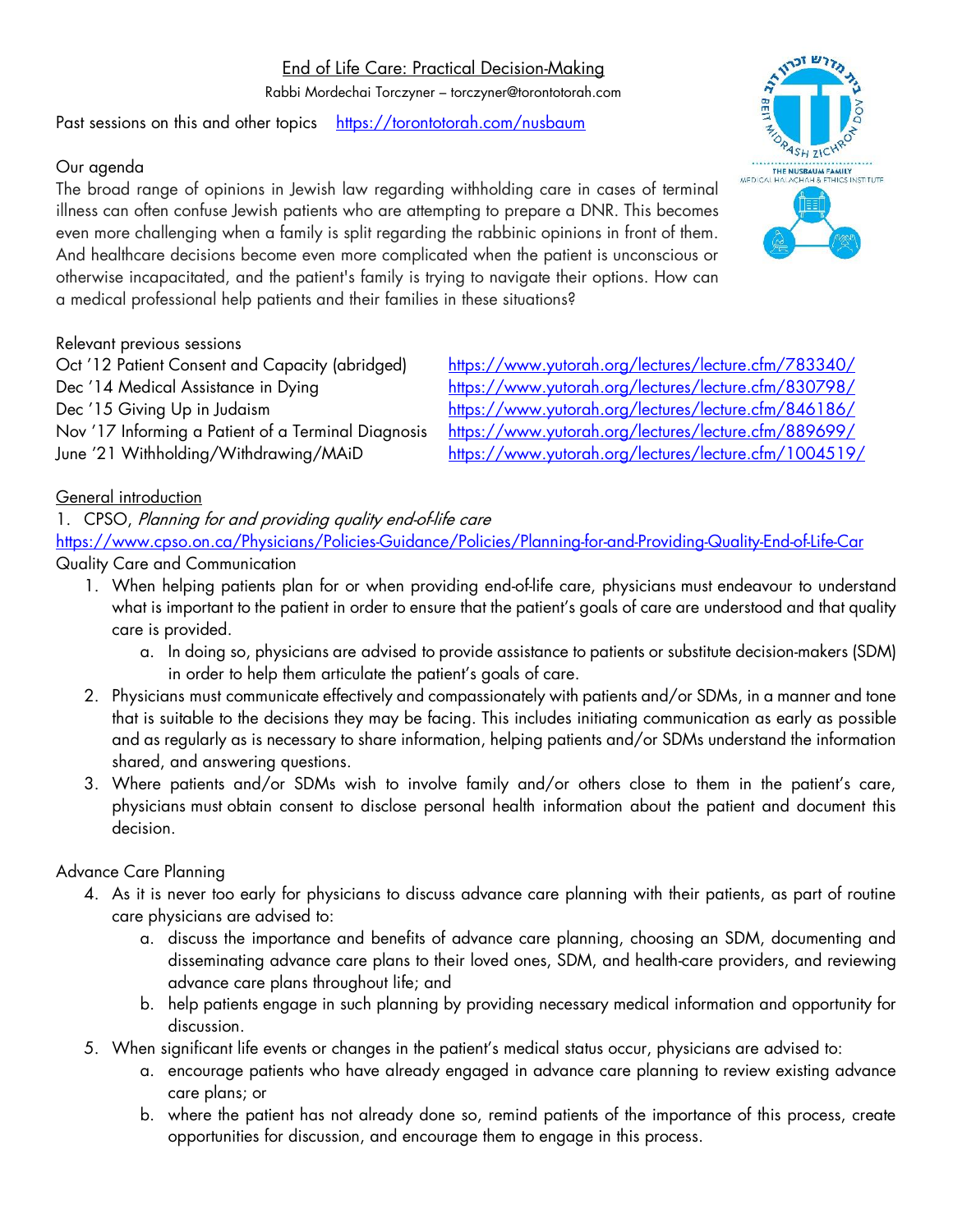## 2. College of Family Physicians of Canada, Guide to Advance Care Planning Discussions [https://www.cfpc.ca/CFPC/media/Resources/Education/ACP\\_GIFT\\_1pager\\_ENG\\_FINAL\\_RevMay18\\_Web.pdf](https://www.cfpc.ca/CFPC/media/Resources/Education/ACP_GIFT_1pager_ENG_FINAL_RevMay18_Web.pdf)

| Table 2: ID3 for ACP discussions - Introduce, Discuss, Decide, Document |                                                                                                                                                                                                                                                                                                                                                                                                                                                                                 |                                                                                                                                                                                                                                                |  |  |  |
|-------------------------------------------------------------------------|---------------------------------------------------------------------------------------------------------------------------------------------------------------------------------------------------------------------------------------------------------------------------------------------------------------------------------------------------------------------------------------------------------------------------------------------------------------------------------|------------------------------------------------------------------------------------------------------------------------------------------------------------------------------------------------------------------------------------------------|--|--|--|
|                                                                         | » Introduce: "Can we talk about where things are with your health, and where things might be going?"*<br>» Seek permission: "Is this okay?"*<br>» Inform: What is ACP and why is it important? Describe the process. Explain that the patient's decisions can be revised as<br>their health/life situation changes.<br>» After introducing the idea of ACP, it may be appropriate for the patient to return for a dedicated appointment to<br>continue the rest of the process. |                                                                                                                                                                                                                                                |  |  |  |
| <b>Discuss</b>                                                          |                                                                                                                                                                                                                                                                                                                                                                                                                                                                                 |                                                                                                                                                                                                                                                |  |  |  |
|                                                                         | "How much do you (and/<br>or your family) know about<br>your illness?"<br>"What information would<br>you like from me?"*                                                                                                                                                                                                                                                                                                                                                        | "What are the most<br>important things you want<br>to do in life?"<br>"What are some abilities in<br>life you can't do without?"*                                                                                                              |  |  |  |
|                                                                         | » Decide on an SDM: "If you are unable to speak for yourself about medical decisions, who do you want to speak for you?"*<br>» Decide on patient-centred principles of care that are based on, and comply with, the values that the patient has<br>identified as being most important in their life.<br>» This component of the ACP discussion may require multiple discussions, if there is no medical indication for an urgent<br>decision.                                   |                                                                                                                                                                                                                                                |  |  |  |
| <b>Document</b>                                                         | » Document the designation of the SDM. The patient should ensure that their SDM is aware of their role and informed of<br>the patient's priorities and wishes.<br>» Document any principles of care decisions that have been made.<br>» Ensure that documentation complies with relevant provincial/territorial/regional regulations regarding the<br>documentation of designated SDMs and decisions specifying principles of care.                                             |                                                                                                                                                                                                                                                |  |  |  |
|                                                                         |                                                                                                                                                                                                                                                                                                                                                                                                                                                                                 | *Indicates text that has been adapted from the Serious Illness Conversation Guide,* licensed under the Creative Commons Attribution<br>Non-Commercial-ShareAlike 4.0 International License, http://creativecommons.org/licenses/by-nc-sa/4.0/. |  |  |  |

### 3. Sock Culture <https://www.yutorah.org/lectures/lecture.cfm/961655/>

#### 4. Schwartz Rounds,<https://www.theschwartzcenter.org/programs/schwartz-rounds/>

The Schwartz Rounds program, now taking place in hundreds of organizational members in the U.S., Canada, U.K., Ireland, Australia and New Zealand offers healthcare providers a regularly scheduled time during their fast-paced work lives to openly and honestly discuss the social and emotional issues they face in caring for patients and families. In contrast to traditional medical rounds, the focus is on the human dimension of medicine. Caregivers have an opportunity to share their experiences, thoughts and feelings on thought-provoking topics drawn from actual patient cases. The premise is that caregivers are better able to make personal connections with patients and colleagues when they have greater insight into their own responses and feelings.

Panelists from diverse disciplines participate in the sessions, including physicians, nurses, social workers, psychologists, allied health professionals and chaplains. After listening to a panel's brief presentation on an identified case or topic, caregivers in the audience are invited to share their own perspectives on the case and broader related issues.

#### Case #1: Helping Wilma make her advance care plan

Sarah, a family physician, has a Jewish patient, Wilma, age 60. Wilma suffers from diabetes and high blood pressure, and has now developed chronic heart failure, and Sarah wants to discuss an advance care directive with her. Wilma expresses a desire to follow Jewish law, but she does not know a rabbi she trusts. What does Sarah need to know about Jewish law and withholding care? What are the differences between the Agudah/Chayim Aruchim form and the form promoted by the Beth Din of America?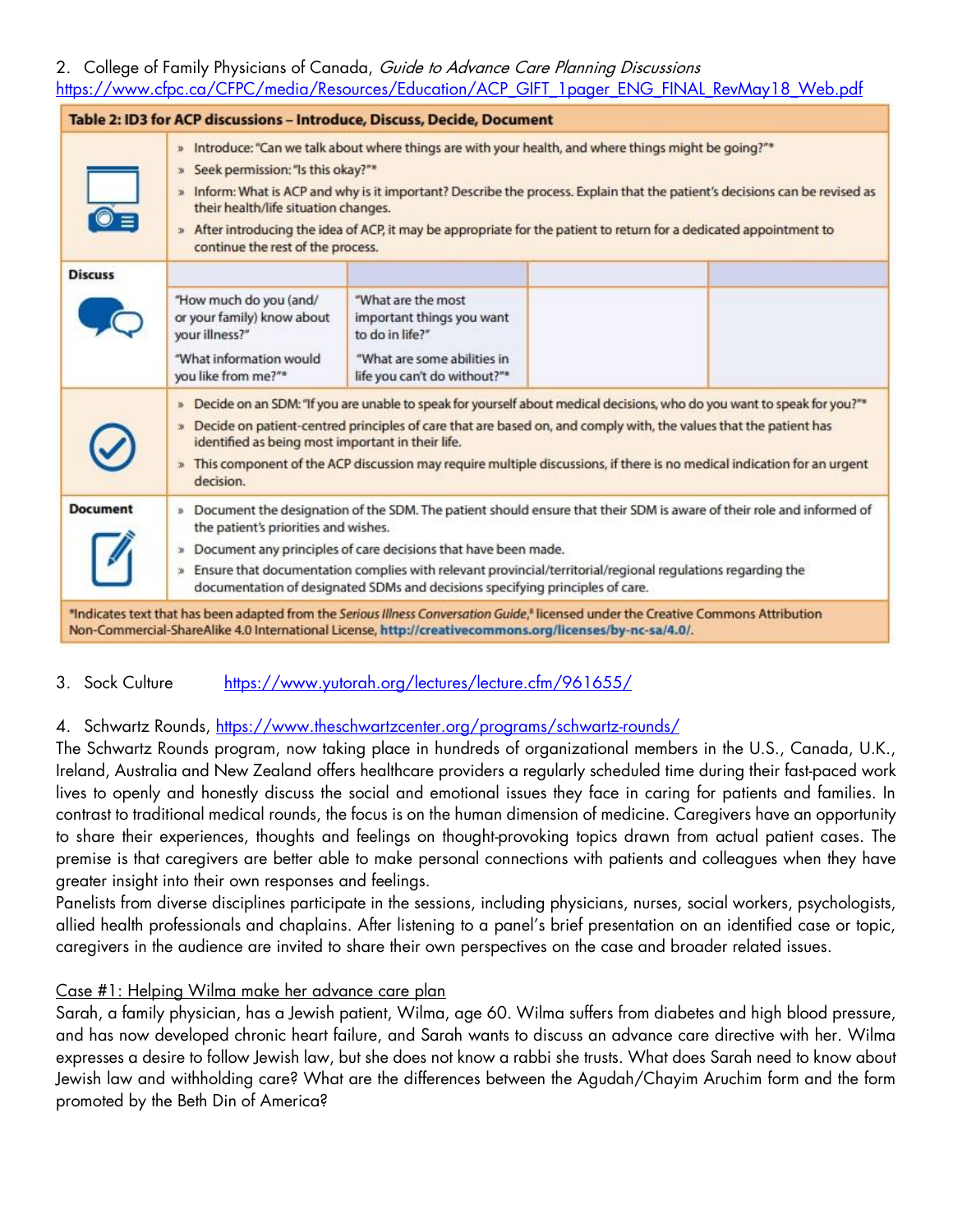[http://www.mhpcn.net/sites/default/files/Do%20Not%20Resuscitate%20%28DNR%29%20Confirmation%20Form\\_](http://www.mhpcn.net/sites/default/files/Do%20Not%20Resuscitate%20%28DNR%29%20Confirmation%20Form_1.pdf) [1.pdf](http://www.mhpcn.net/sites/default/files/Do%20Not%20Resuscitate%20%28DNR%29%20Confirmation%20Form_1.pdf)

6. The range of views on withholding care in the case of a terminal diagnosis For detail, see<https://www.yutorah.org/lectures/lecture.cfm/1004519/>

| Approach                                                                                     | Proponents                                                                                              | <b>Application Notes</b>                                                                                                                                                                              |
|----------------------------------------------------------------------------------------------|---------------------------------------------------------------------------------------------------------|-------------------------------------------------------------------------------------------------------------------------------------------------------------------------------------------------------|
| Do everything                                                                                | Rabbi J. David Bleich<br>Rabbi Eliezer Waldenberg                                                       | There is no such thing as "artificial measures"<br>$\bullet$<br>We do withhold harmful "life-saving" measures like IV<br>$\bullet$<br>fluids which will lead to edema                                 |
| Extend long-term life<br>even with suffering;<br>Extend short-term life<br>without suffering | Rabbi Yaakov Kanaievsky<br>Rabbi Yitzchak Zilberstein                                                   | The definition of "short-term" is much-debated:<br>$\bullet$<br>1 year (Rabbi Moshe Feinstein)<br>6 months (Rabbi Dr. Avraham Steinberg)<br>On a trajectory of death (Rabbi Asher Weiss)<br>$\bullet$ |
| Extend life without<br>suffering;<br>Always provide<br>food/oxygen                           | Rabbi Moshe Feinstein<br>Rabbi Shlomo Z. Auerbach<br>Rabbi Dr. Avraham Steinberg<br><b>RCA Guidance</b> | This may require treatment for other conditions, like<br>$\bullet$<br>infections<br>For more, see sessions linked at the top of the sheet<br>$\bullet$                                                |
| Patients may choose<br>in situations where<br>normal people<br>forego treatment              | Rabbi Hershel Schachter                                                                                 | This may even include food and oxygen<br>$\bullet$                                                                                                                                                    |

7. Yuen, Reid, Fetters, Hospital Do-Not-Resuscitate Orders: Why They Have Failed and How to Fix Them Journal of General Internal Medicine, 2011 Jul, 26 (7)<https://www.ncbi.nlm.nih.gov/pmc/articles/PMC3138592/> Four ways in which DNR orders remain problematic today include:

- DNR discussions occur too infrequently and patients' preferences regarding resuscitation are neglected.
- DNR discussions are delayed until it is too late for the patients to participate in decisions regarding resuscitation.
- Physicians do not provide adequate information to allow patients to make informed decisions.
- Physicians inappropriately extrapolate DNR orders to limit other treatments.

8. Halachic Guidelines to Assist Patients and their Families in Making "End-of-Life" Medical Decisions Rabbinical Council of America,<https://www.rabbis.org/pdfs/hcpi.pdf>

As a word of caution, a DNR order can often be interpreted by the medical staff in a broader sense than intended. It may be perceived as an order to refrain from any aggressive therapy for the patient - DNT, Do Not Treat. It is essential that the family clarifies their specific intentions and all limitations to the DNR order.

9. A popular secular site <https://www.makingmywishesknown.ca/>

10. The old RCA form <https://hods.org/pdf/Living%20Will%20RCA.pdf>

- Specifies Orthodoxy of the patient, Orthodox rabbi as consultant
- Details specific treatments in great detail, with the patient stating wishes for each one
- If the rabbi isn't available, they should consult the Bioethics Commission of the RCA

11. The new RCA form [https://rabbis.org/wp-content/uploads/2020/11/RCA-HealthCare-Proxy\\_11-9-2020.pdf](https://rabbis.org/wp-content/uploads/2020/11/RCA-HealthCare-Proxy_11-9-2020.pdf)

- Specifies Orthodoxy of the patient, Orthodox rabbi as consultant
- Helpful Halachic companion document at<http://www.rabbis.org/pdfs/hcpi.pdf>
- No discussion of specific treatments
- If the rabbi isn't available, they should "undertake all essential emergency and/or life sustaining measures"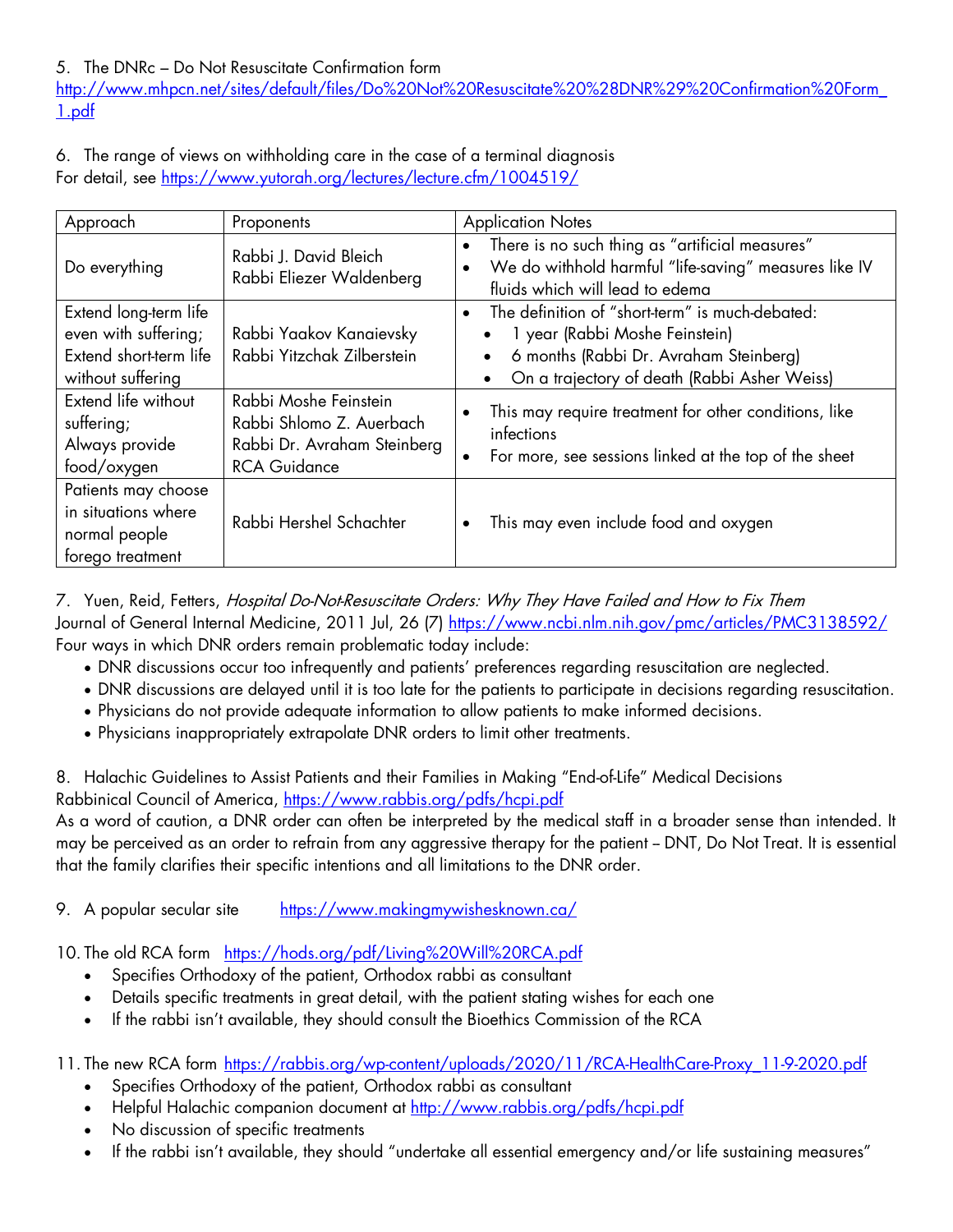12. Chayim Aruchim form [https://www.chayimaruchim.com/images/Ontario\\_Halachic\\_Medical\\_Directive.pdf](https://www.chayimaruchim.com/images/Ontario_Halachic_Medical_Directive.pdf)

- The only one of these forms that is designed to fit Ontario's legal requirements
- Specifies Orthodoxy of the patient, Orthodox rabbi as consultant
- No discussion of specific treatments in the main expression of wishes
- If the rabbi isn't available, they should follow the "do everything" position, which is set out in great detail

#### 13. Five Takeaways

- 1> The DNR covers EMS/Fire; for hospitalization we need an expression of the patient's wishes, which may be a DNR but doesn't have to be that.
- 2> If a patient wants to conform to Halachah, there is a broad range of mainstream views, from Do Everything to near-maximal patient autonomy.
- 3> We generally don't withdraw care, although there are circumstances where some withdrawal may take place.
- 4> Rabbis are generally uncomfortable with DNR other than where hope is lost and resuscitation would be harmful.
- 5> Modern halachic forms avoid trying to address a checklist of cases, and instead focus on identifying a POAPC and conveying general values.

#### Case #2: How does Wilma choose a view from among the rabbinic ideas?

Sarah explains to Wilma that there is a broad range of halachic views regarding withholding care from people dealing with terminal illness. Wilma is bewildered, and does not know how to decide which approach to follow. When faced with multiple opinions, how does one choose?

14. How does a doctor choose a rabbi? <https://www.yutorah.org/lectures/lecture.cfm/851037/>

15. Mishnah, Avot 1:16

רבן גמליאל אומר עשה לך רב והסתלק מן הספק... Rabban Gamliel said: Make a teacher for yourself, and absent yourself from doubt...

#### 16. Rabbi Moshe Tzuriel (21st century Israel), **רב לך עשה**

ועוד פשוט הוא כי בכל ענין או נידון שונה שיש בהוראות, יכול השואל להחליף מן אדם אחד לאדם אחר. וכל שכן בזמננו, שישנם רבנים הבקיאים וחריפים מאד במקצוע אחד )נניח, איסורי שבת( ואינם מומחים ביותר במקצוע אחר )נניח, מצוות התלויות בארץ וכיו"ב(. It is also clear that in every matter and subject on which there are rulings, a questioner may switch from one person to another. Certainly today, when there are rabbis who are expert and very sharp in one area – such as Shabbat prohibitions – but are not highly expert in another area, such as agricultural mitzvot and the like.

17. Talmud, Eruvin 6b-7a

ומי עבדינן כתרי חומרי? והא תניא "לעולם הלכה כבית הלל, והרוצה לעשות כדברי בית שמאי עושה כדברי בית הלל עושה, מקולי בית שמאי ומקולי בית הלל רשע, מחומרי בית שמאי ומחומרי בית הלל עליו הכתוב אומר 'הכסיל בחשך הולך', אלא אי כבית שמאי כקוליהון וכחומריהון אי כבית הלל כקוליהון וכחומריהון !"... אמר רב שיזבי כי לא עבדינן כחומרי דבי תרי היכא דסתרי אהדדי. But would we practice two stringencies? We have learned, "The law follows Beit Hillel, and one who wishes to follow Beit Shammai may do so, or Beit Hillel may do so. Following Beit Shammai's leniencies and Beit Hillel's leniencies is wicked. Following Beit Shammai's stringencies and Beit Hillel's stringencies – regarding him Kohelet 2:14 says, 'And the fool walks in darkness.' Rather, practice Beit Shammai's leniencies and stringencies or Beit Hillel's leniencies and stringencies!"… Rav Shizbi said: We don't follow the stringencies of two views where they contradict each other.

18. Rabbi Shimon ben Tzemach Duran (14<sup>th</sup>-15<sup>th</sup> century Algiers), Tashbetz 3:210

ואם עבר על דבריו, ונשאל והתירוהו לעבור על דברי רבו, שאין ההיתר היתר והחרם עליו. דבר זה איפשר לדמותו לבני העיר שקבלו עליהם דברי רב אחד, שהמתיר כנגד אותו רב חייב נדוי.

If one violates [the local rabbi's] words, and one asks [another rabbi] and is given license to violate his rabbi's words, the license is no license and he is ex-communicated. This may be compared to a city where they accept the words of a rabbi; one who permits against him is ex-communicated.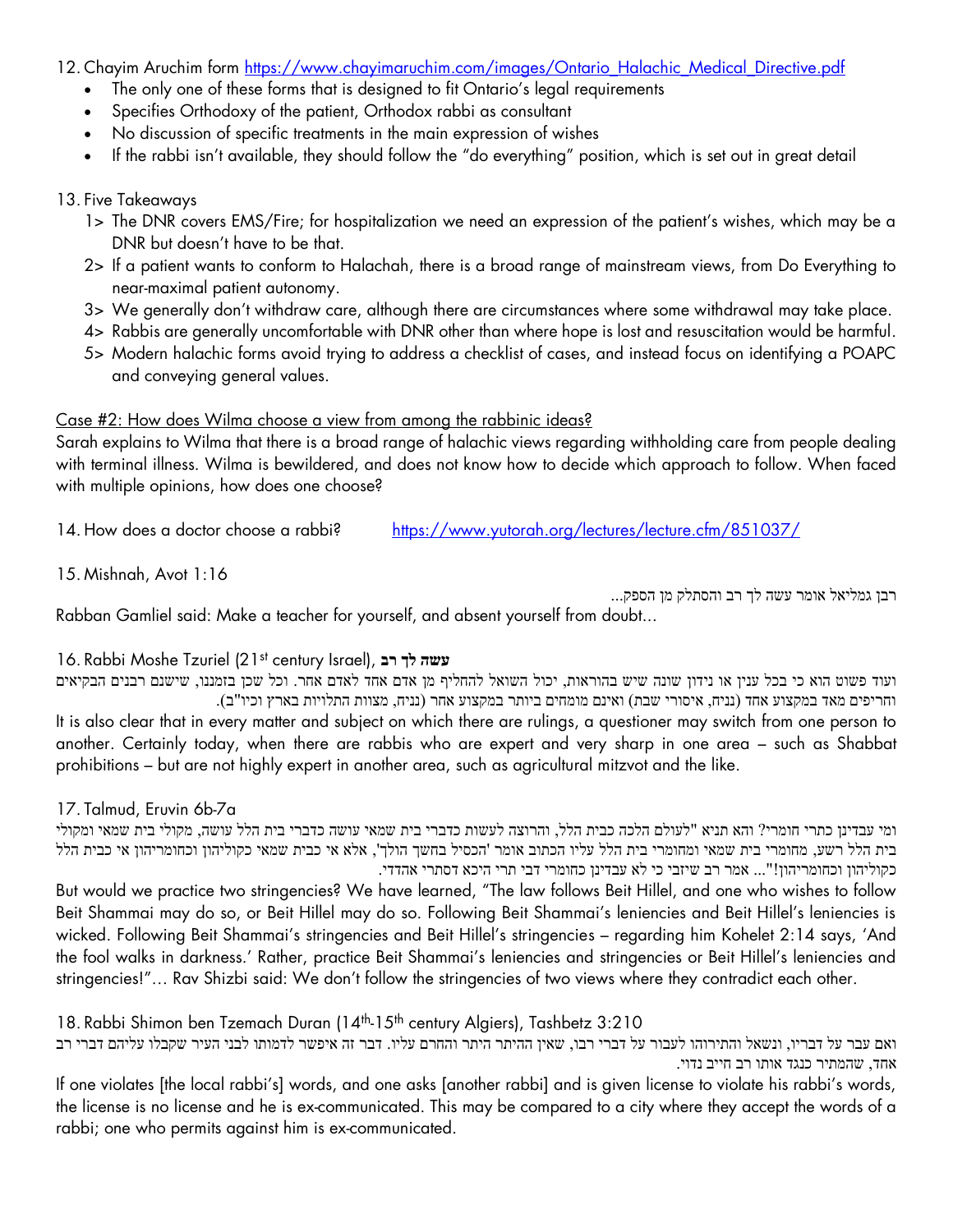19. Rabbi Moshe Isserles (16<sup>th</sup> century Poland), Choshen Mishpat 25:1 (from Terumat haDeshen)

אין להקל בדבר שהחמירו בו החבורים שנתפשטו ברוב ישראל, אם לא שקבל מרבותיו שאין נוהגין כאותה חומרא. One should not be lenient in a matter in which the compositions that have spread throughout most of Israel have been strict, unless one has received from his masters that we do not follow this stringency.

20. Rambam (12<sup>th</sup> century Egypt), Mishneh Torah, Hilchot Avodah Zarah 12:14

ובכלל אזהרה זה שלא יהיו שני בתי דינין בעיר אחת, זה נוהג כמנהג זה וזה נוהג כמנהג אחר, שדבר זה גורם למחלוקות גדולות שנאמר "לא תתגודדו " - לא תעשו אגודות אגודות.

This prohibition includes having two courts in one city, this one acting this way and that one acting another way; this causes great strife, as Devarim 14:1 says, "Do not cut yourselves" – do not become groups and groups.

21. Rabbi Moshe Isserles (16<sup>th</sup> century Poland), Orach Chaim 493:3

ולא ינהגו בעיר אחת מקצת מנהג זה ומקצת מנהג זה, משום לא תתגודדו. They should not act in one city, some in one way and some in another way, due to "Do not cut yourselves."

### 22. Three Takeaways

- 1> The view a patient adopts on End of Life care need not be the authority whose views they follow in all areas of Halachah, so long as the patient is not following self-contradictory practices
- 2> Knowing the range of views can be helpful where the patient knows what they want, and is only looking for assurance that this fits within Halachah
- 3> Where the patient actually wants to select a view, it may be appropriate to follow the view most accepted in the community

### Case #3: Two versions of Wilma's wishes

Wilma appoints her husband David and her daughter Rachel, an ER doctor, as joint powers of attorney for personal care. Subsequently, Wilma suffers a heart attack, resulting in brain damage; she falls into a coma and remains so for ten days. Doctors ask David and Rachel for guidance regarding the care plan for Wilma. Based on his experiences during their 35 years of marriage, David believes that Wilma would want any and all interventions necessary to prolong her life. David's report is consistent with Sarah's advance directive. However, Rachel contends that after the advance directive was prepared, Wilma expressly told her that she does not want her life prolonged if she is comatose and unlikely to regain consciousness. What guidance does Jewish law offer for resolving this dispute?

23. Dr. Daniela Lamas. When Faced With Death, Peope Often Change Their Minds, NY Times Jan 3'22 <https://www.nytimes.com/2022/01/03/opinion/advance-directives-death.html>

### 24. Speak-Up Ontario, Questions About the Substitute Decision Maker

<https://www.makingmywishesknown.ca/questions-about-the-substitute-decision-maker/>

When your substitute decision maker has to step in and make decisions for you, he or she is required to honour and apply the wishes, values and beliefs that you communicated when you were still mentally capable.

If your wishes are not known, your SDM is required to act in your "best interests". "Best interests" has a specific meaning in law. It involves your SDM considering the values and beliefs you had when capable. In addition, the SDM would consider:

- your health condition;
- if you were likely to improve, remain the same or deteriorate without the treatment;
- the risks and benefits of the treatment options.

25. Rabbi Moshe Feinstein (20<sup>th</sup> century USA), Igrot Moshe Choshen Mishpat 2:74:2, 5

ב: ברובא דרובא הא יש להחולה קרובים ואף אב ואם ואחים וכדומה העוסקים ברפואת החולה שעליהם יותר מוטל גם בדינא ה: ובאם החולה הוא תינוק או אף גדול שאינו יודע להחליט רשאין אביו ואמו וכל המשפחה להחליט, והרשות שיש להם משום דרוב חולים סומכין על דעת האב והאם ואף על המשפחה כאחים ואחיות ובניהם שרוצים מה שיותר טוב להחולה ולבני ביתו, וכשליכא קרובים ודאי יש לסמוך על דעת הב"ד שבעיר.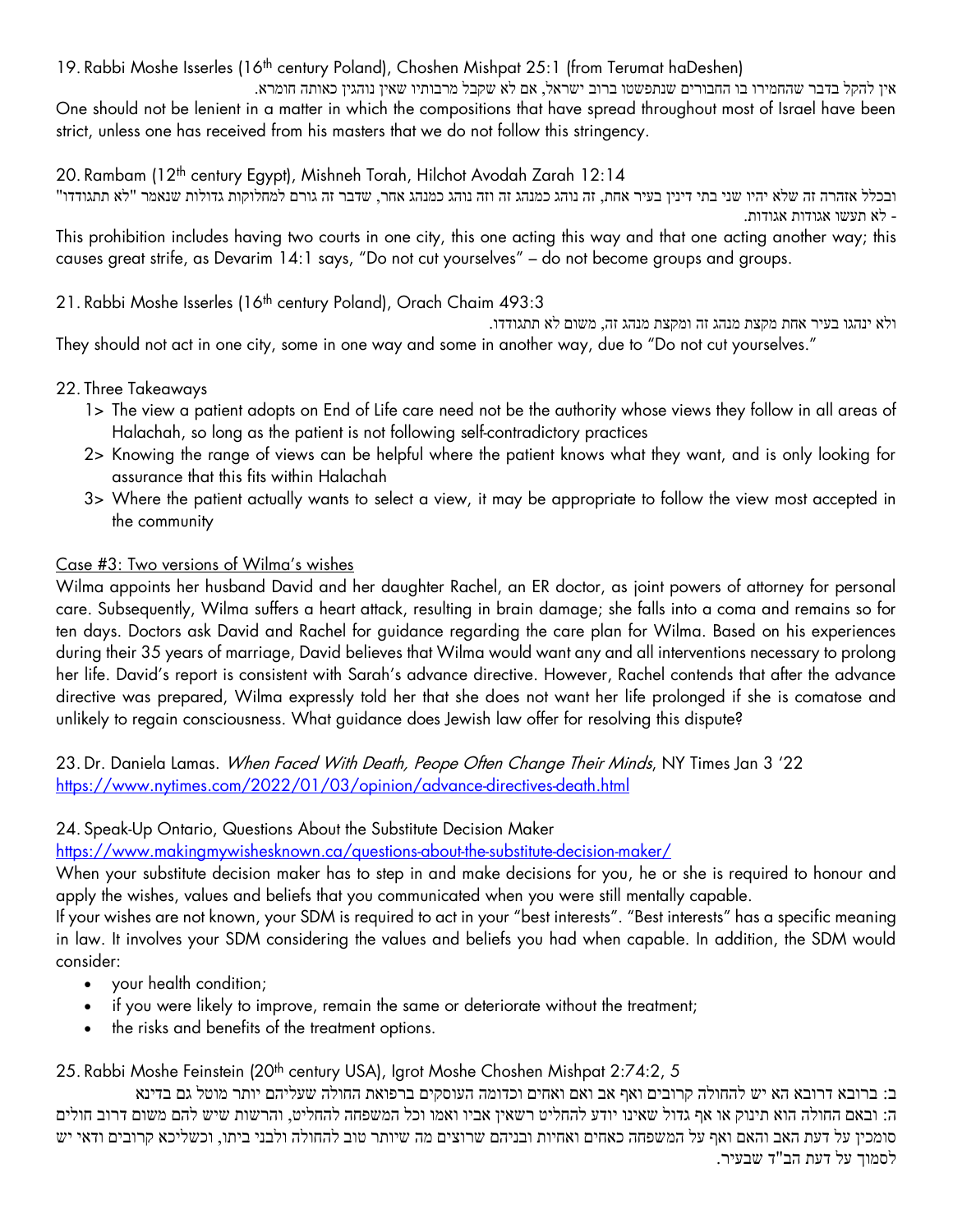2: In most cases the patient has relatives, even father and mother and brothers and the like, who are involved in his treatment, for it is legally their responsibility to a greater extent.

5: If the patient is a baby, or an adult who cannot decide, his parents and the whole family may decide. This permission stems fom the fact that most patients depend upon their parents' opinion and even upon the family, like brothers and sisters and children, who want what is best for the patient and his family. When there are no relatives, it is certainly better to depend upon the view of the local court.

26. Ontario Hierarchy,<https://www.makingmywishesknown.ca/the-substitute-decision-maker-hierarchy-in-ontario/>

| <b>Possible SDMs</b>                                                                  |                                                                                                                                                                          | <b>Description</b>                                                                                                                                                                                                                                                                                                                                                                                                                                                                                              |  |  |  |
|---------------------------------------------------------------------------------------|--------------------------------------------------------------------------------------------------------------------------------------------------------------------------|-----------------------------------------------------------------------------------------------------------------------------------------------------------------------------------------------------------------------------------------------------------------------------------------------------------------------------------------------------------------------------------------------------------------------------------------------------------------------------------------------------------------|--|--|--|
|                                                                                       | 1. Guardian of the person                                                                                                                                                | Someone appointed by the court to be your substitute decision maker.                                                                                                                                                                                                                                                                                                                                                                                                                                            |  |  |  |
|                                                                                       | 2. Attorney named in a<br>Power of Attorney for<br><b>Personal Care</b>                                                                                                  | The person or persons YOU have chosen to be your substitute decision maker if you prepared<br>a Power of Attorney for Personal Care when you were mentally capable of doing so.                                                                                                                                                                                                                                                                                                                                 |  |  |  |
|                                                                                       | 3. Representative<br>appointed by the<br><b>Ontario Consent and</b><br><b>Capacity Board</b>                                                                             | A family member or friend who applies to the tribunal, known as the Consent and Capacity<br>Board, to be named as your "Representative," which is a type of substitute decision maker.<br>However, if you prepared a valid Power of Attorney for Personal Care, the Consent and<br>Capacity Board will not appoint anyone, even if they apply, because the substitute decision<br>maker YOU chose in the Power of Attorney for Personal Care will rank higher in the hierarchy.                                 |  |  |  |
|                                                                                       | 4. Spouse or partner                                                                                                                                                     | Two persons are "spouses" if they are:                                                                                                                                                                                                                                                                                                                                                                                                                                                                          |  |  |  |
|                                                                                       |                                                                                                                                                                          | a) Married to each other; or                                                                                                                                                                                                                                                                                                                                                                                                                                                                                    |  |  |  |
|                                                                                       |                                                                                                                                                                          | b) Living in a common law marriage-like relationship and,                                                                                                                                                                                                                                                                                                                                                                                                                                                       |  |  |  |
|                                                                                       |                                                                                                                                                                          | have lived together for at least one year or<br>D.                                                                                                                                                                                                                                                                                                                                                                                                                                                              |  |  |  |
|                                                                                       |                                                                                                                                                                          | $\mathbb{D}$<br>are the parents of a child together or                                                                                                                                                                                                                                                                                                                                                                                                                                                          |  |  |  |
|                                                                                       |                                                                                                                                                                          | have together signed a cohabitation agreement under the Family Law Act. A<br>iii)<br>cohabitation agreement is a document that two people who live together but<br>are not married can sign in which they agree about their rights and obligations to<br>each other during the time they live together and on separation. The types of things<br>they can include in the agreement are rights to financial support from each other,<br>ownership and division of property, and the education of their children. |  |  |  |
|                                                                                       |                                                                                                                                                                          | Two persons are not spouses if they are living separate and apart because of a breakdown<br>of their relationship.                                                                                                                                                                                                                                                                                                                                                                                              |  |  |  |
|                                                                                       |                                                                                                                                                                          | Two people are "partners" if they have lived together for at least one year and have a close<br>personal relationship that is of primary importance in both people's lives. Partners include<br>friends who have lived together for at least one year in a non-sexual relationship and have a<br>special personal family-like relationship.                                                                                                                                                                     |  |  |  |
|                                                                                       | 5. Child or parent or<br>Children's Aid Society<br>or other person lawfully<br>entitled to give or<br>refuse consent to<br>treatment in place of<br>the incapable person | The person who has the legal right to give or refuse consent for treatment. This does not<br>include a parent who only has a right of access. If a Children's Aid Society or other person is<br>entitled to give or refuse consent in place of the parent, then the parent would not have the<br>legal right to be a substitute decision maker.                                                                                                                                                                 |  |  |  |
|                                                                                       | 6. A parent who only has<br>a right of access                                                                                                                            | If someone who has the legal right to give or refuse consent for treatment for a child is not<br>available, then a parent who only has a right of access is the substitute decision maker.                                                                                                                                                                                                                                                                                                                      |  |  |  |
|                                                                                       | 7. Siblings                                                                                                                                                              | If you have a number of siblings that meet the requirements of an SDM, they are all EQUALLY<br>ranked.                                                                                                                                                                                                                                                                                                                                                                                                          |  |  |  |
| 8. Any other relative (see<br>the next page if you<br>have more than one<br>relative) |                                                                                                                                                                          | People are relatives if they are related by blood, marriage or adoption. If you have a number<br>of relatives that meet the requirements of a decision maker, they are all EQUALLY ranked.                                                                                                                                                                                                                                                                                                                      |  |  |  |
| 9.                                                                                    | Public Guardian and<br>Trustee                                                                                                                                           | If no person in your life meets the requirement to be a substitute decision maker, then the<br>Public Guardian and Trustee of Ontario, a public government organization, is your substitute<br>decision maker.                                                                                                                                                                                                                                                                                                  |  |  |  |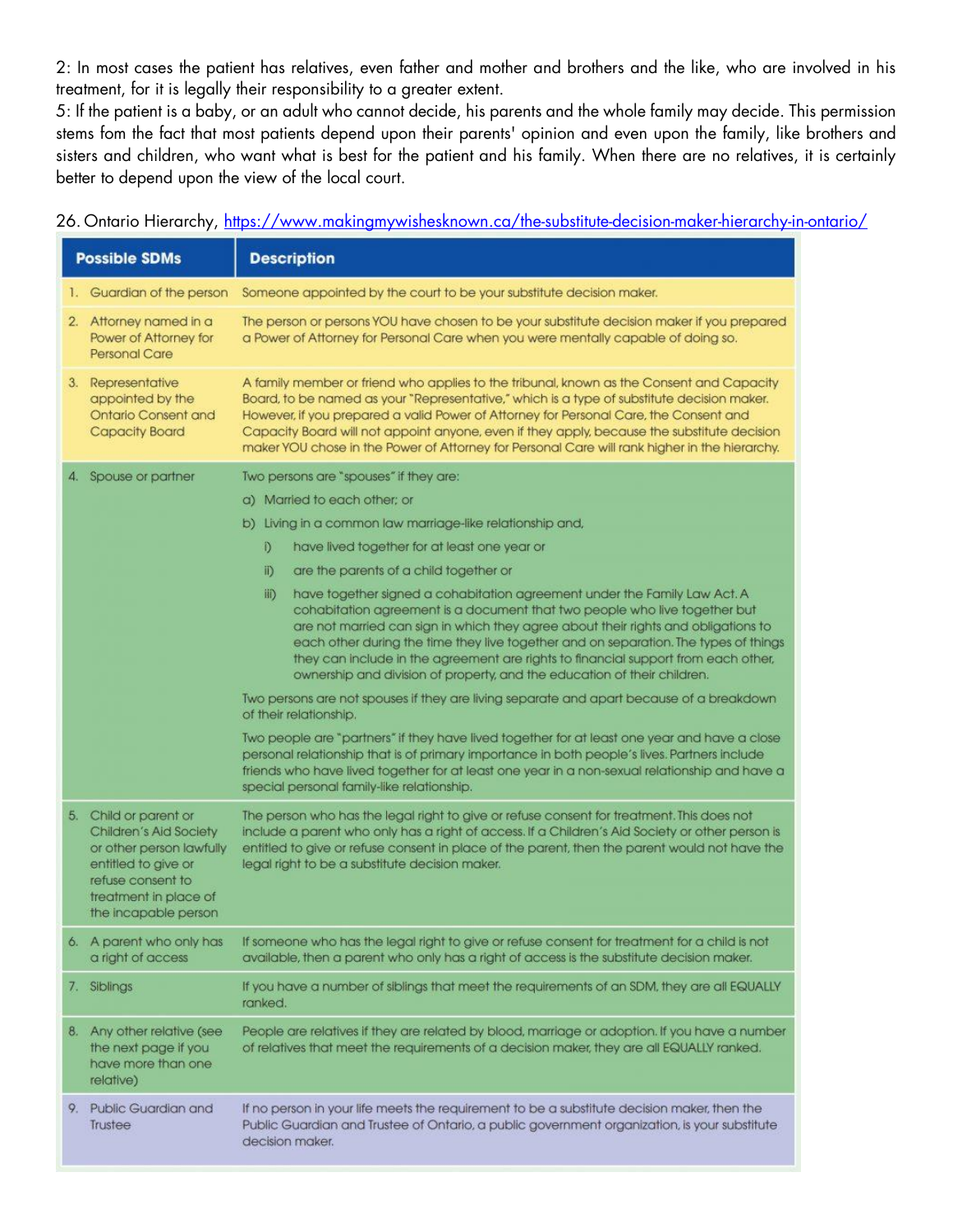27. Rabbi Shlomo Zalman Auerbach (20<sup>th</sup> century Israel), Shulchan Shlomo, Erkei Refuah I pg. 75 אם החולה הוא במצב של חוסר הכרה שאי אפשר לדבר על כך עם החולה, אפשר שיכולים גם לסמוך על בני המשפחה אשר יודעים ברור שהם חפצים מאוד בטובתו של החולה ויכולים לאמוד את דעתו של החולה ורצונו במצב כזה אם להסכים או לא.

If the patient lacks capacity, so that one cannot discuss this with the patient, perhaps one may rely on the family members who we know, clearly, desire very much the best interests of the patient, and they can gauge the patient's views and desire in such a situation, whether to agree [to the treatment] or not.

28. The secular procedure for resolving a conflict between attorneys

CMA,<https://policybase.cma.ca/en/viewer?file=%2fdocuments%2fPolicyPDF%2fPD99-03.pdf> <https://www.makingmywishesknown.ca/questions-about-the-substitute-decision-maker/>

29. End of Life and Critical Care - Where to Turn for LIfe's Toughest Questions Rabbi Etan Ben-David, Rabbanit/Chaplain Etta Ben-David, Rabbi Dr. Judah Goldberg <https://www.yutorah.org/lectures/lecture.cfm/987993/>

## 30. Four Takeaways

- 1> Judaism, like the secular system, prefers to use Substituted Judgment what would the patient want?
- 2> If no attorney has been named, and a patient is incapacitated, the secular system and Halachah both default to family members
- 3> Where there is a conflict between joint attorneys, there may be a halachic system for deciding whom to follow, but resolution via negotiation would be ideal.
- 4> The attorney may need your encouragement and empowerment

# Case #4 – Acute care

Sarah's patient, Beth, is a 71-year-old woman with longstanding Parkinson's disease. Her functioning has declined over the years, leaving her wheelchair-bound. More recently, she is frequently confused, though she recognizes family members and communicates with them easily. Over the last two months, she has suffered from an unrelated, recurrent lung problem that has landed her in the hospital on multiple occasions. Doctors have repeatedly drained fluid from around her lungs, but more fluid collects each time. Extensive testing has not been able to give a firm diagnosis or explanation for why this keeps happening. During this current hospitalization, Beth's breathing has deteriorated further, despite an oxygen mask and further attempts at drainage. She is more confused and agitated than usual, hallucinating and pulling at the medical equipment. The medical team informs Beth's family that she is at risk of death if they do not intubate her—that is, sedate her, insert a breathing tube into her windpipe, and connect her to a ventilator (sometimes colloquially called "life support"). (Goldberg, Rabbi Dr. Judah, A Halakhic Framework for Decision-Making in Acute Critical Illness, Tradition 53:1 (2021)) How can Sarah help Beth's family with this decision?

31. Rabbi Dr. Judah Goldberg, *A Halakhic Framework for Decision-Making in Acute Critical Illness*, Tradition 53:1 <https://traditiononline.org/a-halakhic-framework-for-decision-making-in-acute-critical-illness/>

In Beth's case, her confusion, weakness, and immobility will all work against her ever getting back to her previous state of health. At the same time, there is also suspicion that her lung condition is progressive and irreversible, even though no one can say with certainty, as no one knows what is causing it.

Her odds may be slim; but what is there to lose? Here, it is important to remember that there are other possible outcomes besides complete success or total failure. Intubating Beth, for instance, could have any one of the following three effects: 1. Bridge her to definitive therapy and full recovery;

- 2. Fail to prevent rapid, inevitable death; or
- 3. Stabilize her only partially.

In the last scenario, Beth might die anyway, but the process will be more drawn out. Alternatively, she may be left with chronic critical illness, in which she survives this episode but never regains the ability to

breathe on her own and is left ventilator-dependent. As these possibilities are often associated with further discomfort, complications, and suffering, they need to at least be considered before any course of action is taken.